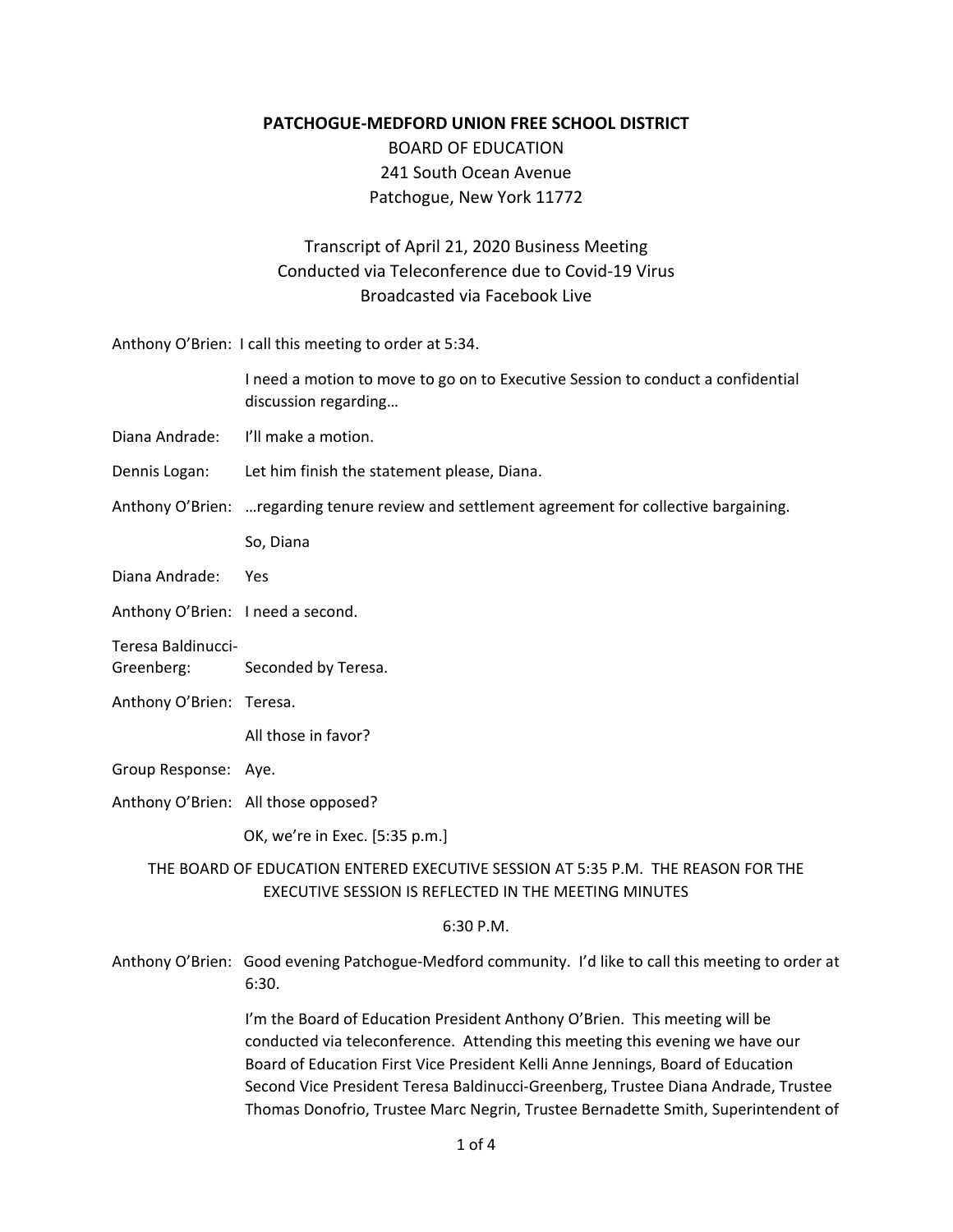Schools Dr. Donna Jones, District Clerk Dennis Logan, Assistant Superintendent of Instruction Lori Cannetti, Assistant Superintendent of Special Education and Pupil Services Dr. Jessica Lukas, School Business Administrator Frank Mazzie.

Those members of the public who have questions, regarding the meeting and topics discussed, are welcome to submit them to Dr. Jones (djones@pmschools.org) and she, or the appropriate administrator, will provide a response. No responses will be provided during the meeting or immediate afterwards. Questions for the Board of Education should be addressed to the district clerk, Dennis Logan (dlogan@pmschools.org), and, again, a response will be provided in a timely manner.

A link to the recording of this meeting will be available on the district website, pmschools.org, as soon as tomorrow, based on any technical issues regarding the posting. Additionally, a draft of the meeting minutes will be on the website as soon as they are available, as per the modifications of the Public Meeting Law. We will provide a transcript of the meeting when it is available.

Once the meeting is adjourned, Dr. Jones will be staying on Facebook Live to provide an update to the community.

Thank you for your ongoing support during these difficult times.

OK, let's begin.

The Consent Agenda, there is nothing removed from the Consent Agenda.

So, I need a motion to accept the Consent Agenda.

Bernadette Smith: I make a motion.

Anthony O'Brien: And who was that?

Bernadette Smith: Bernadette.

- Anthony O'Brien: Bernadette. I need a second.
- Marc Negrin: Marc Negrin will second.
- Anthony O'Brien: OK, that was Bernadette making the motion and Marc seconding it.

One moment. We're going to have Dennis do a roll‐call vote.

Dennis Logan: OK, we're doing a roll-call vote on Consent Agenda items A through N. Ms. Andrade?

Yes Diana Andrade: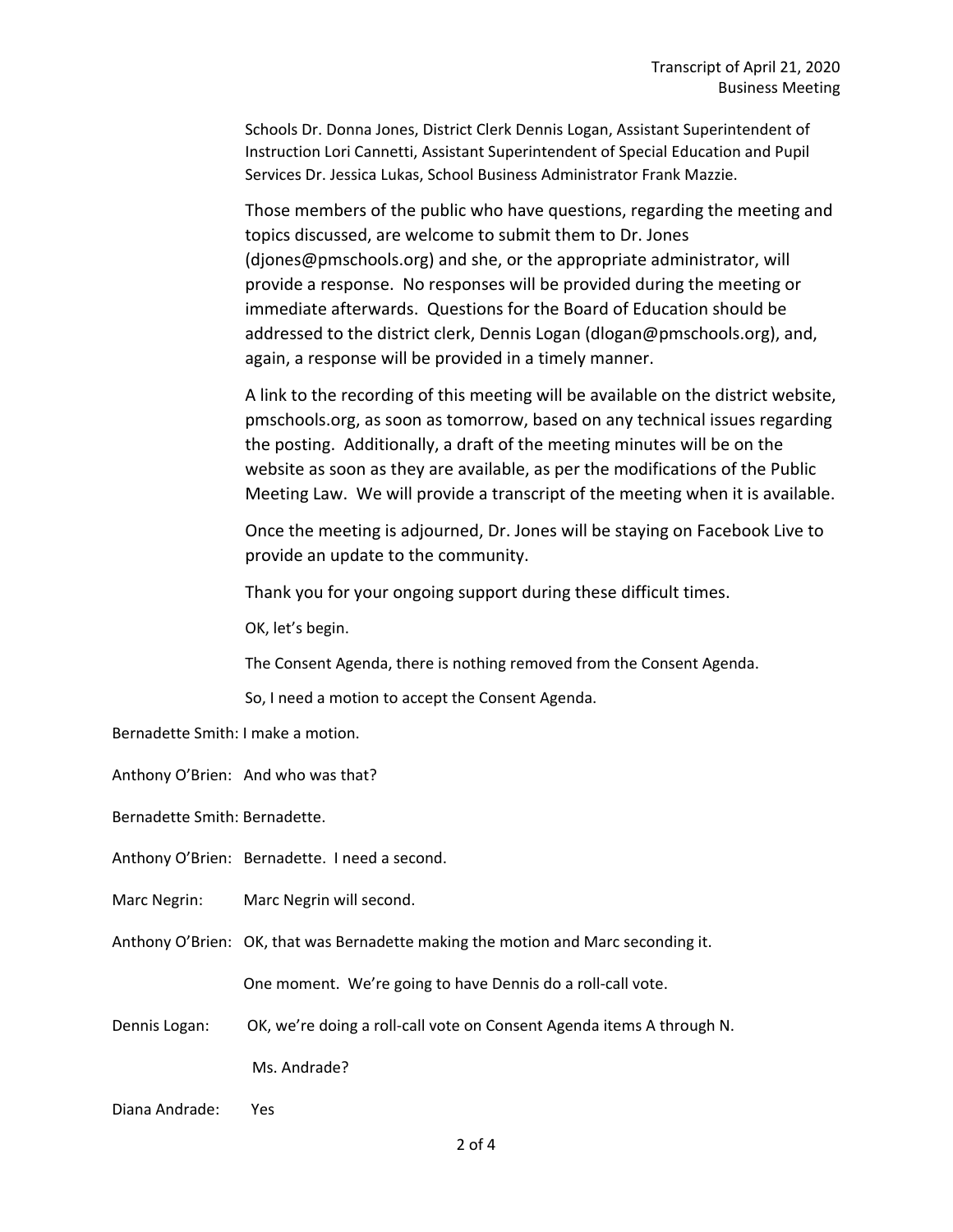| Dennis Logan:                    | Ms. Baldinucci-Greenberg?                                                                                                                                                                                                                    |
|----------------------------------|----------------------------------------------------------------------------------------------------------------------------------------------------------------------------------------------------------------------------------------------|
| Teresa Baldinucci-<br>Greenberg: | Yes                                                                                                                                                                                                                                          |
| Dennis Logan:                    | Mr. Donofrio?                                                                                                                                                                                                                                |
| <b>Thomas Donofrio:</b>          | Yes                                                                                                                                                                                                                                          |
| Dennis Logan:                    | Ms. Jennings?                                                                                                                                                                                                                                |
| Kelli Anne<br>Jennings:          | Yes                                                                                                                                                                                                                                          |
| Dennis Logan:                    | Mr. Negrin?                                                                                                                                                                                                                                  |
| Marc Negrin:                     | Yes                                                                                                                                                                                                                                          |
| Dennis Logan:                    | Ms. Smith?                                                                                                                                                                                                                                   |
| Bernadette Smith: Yes            |                                                                                                                                                                                                                                              |
| Dennis Logan:                    | Mr. O'Brien?                                                                                                                                                                                                                                 |
| Anthony O'Brien:                 | Yes                                                                                                                                                                                                                                          |
| Dennis Logan:                    | The Consent Agenda was approved unanimously.                                                                                                                                                                                                 |
| Anthony O'Brien:                 | OK, again, there was nothing removed from the Consent Agenda. There were no<br>actions arising out of Executive Session. There were no informational items.                                                                                  |
|                                  | Again, the Superintendent will give a Facebook Live to the community after we<br>adjourn from this meeting.                                                                                                                                  |
|                                  | There were no community reports. There were no discussion topics this evening.                                                                                                                                                               |
|                                  | Are there any board comments?                                                                                                                                                                                                                |
|                                  | OK.                                                                                                                                                                                                                                          |
|                                  | Bernadette Smith: I wanted to, this is Bernadette.                                                                                                                                                                                           |
| Anthony O'Brien:                 | OK Bernadette.                                                                                                                                                                                                                               |
| Bernadette Smith:                | Thank you. I just wanted to reiterate what I said earlier about the importance of<br>leadership and I'm very grateful to Dr. Jones and the administrators and the<br>teachers for handling this pivot really as well as possible. Thank you. |